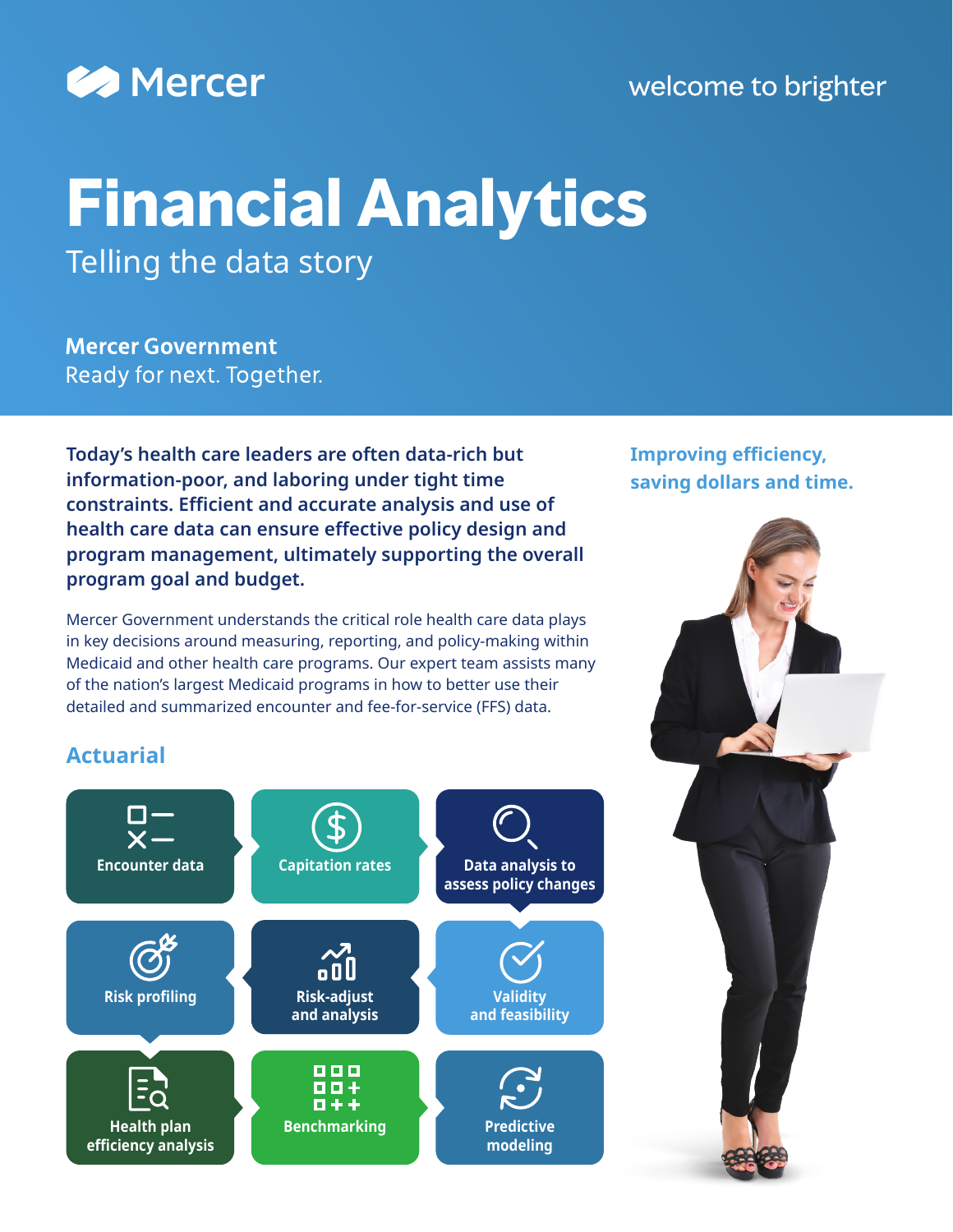### **Clinical/Quality improvement**



- Population analysis to target disease management programs
- Analyze effectiveness of disease management programs
- Assess health status via disease-based risk scoring
- Review and assess Healthcare Effectiveness Data and Information Set (HEDIS) performance measurements



 $\Rightarrow$ 

### **Pharmacy**

- Reimbursement methodology modeling and drug utilization trends.
- Identify patterns of pharmacy usage
- Evaluate patterns and projections under different reimbursement benchmarks

### **Data consulting**

- Perform claims-system-readiness reviews
- Perform health plan operational reviews
- Compare encounters to claims data
- Analyze claims data
- Assist with Medicaid Management Information Systems (MMIS) implementation
- Improve encounter data capture
- Perform external quality review in conjunction with our clinical team
- Assist in writing and scoring request for proposals

In addition to the support that we provide directly to our clients, we can also offer solutions for clients to explore and analyze their data themselves.